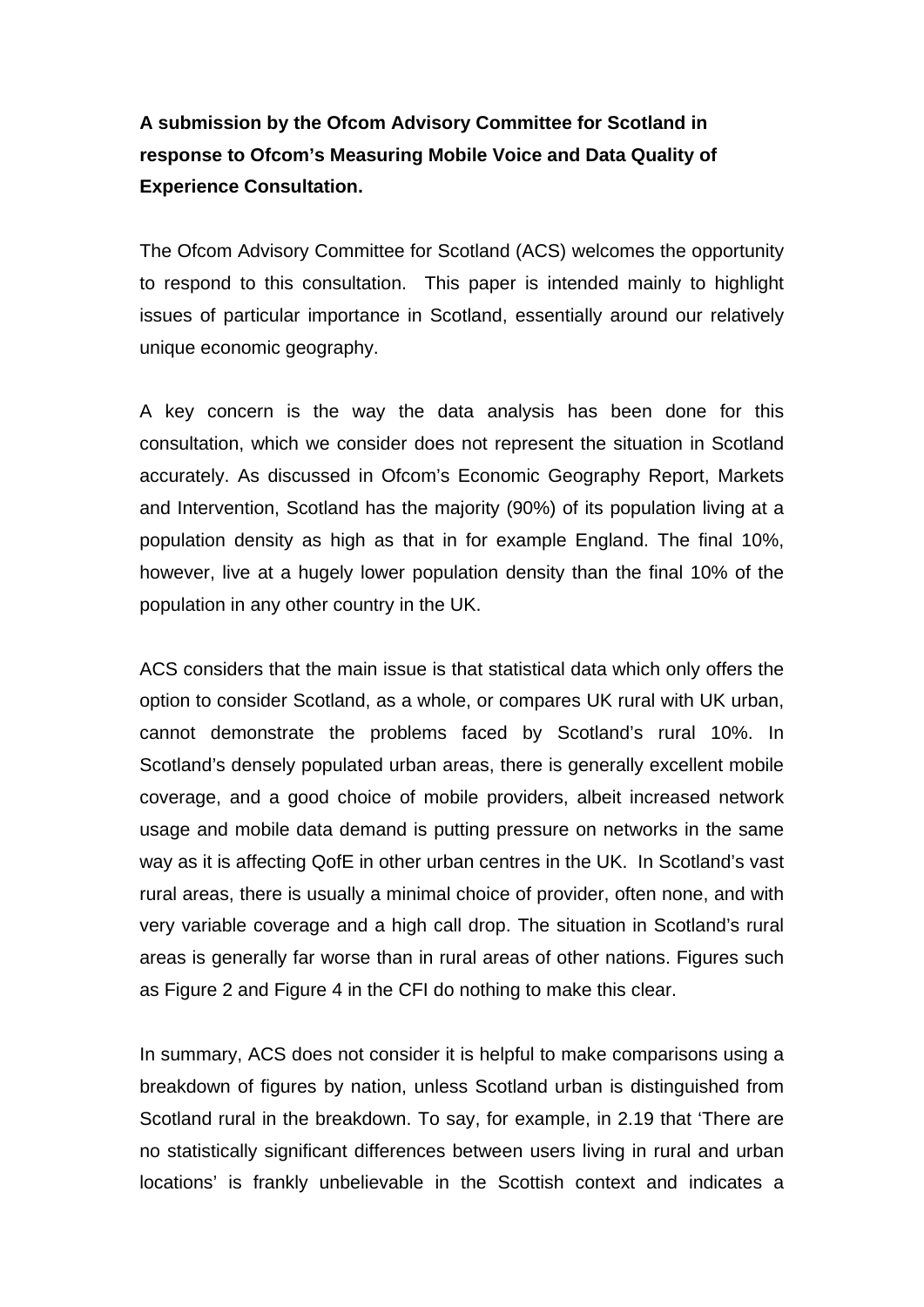problem with the statistics being used in the analysis. Perhaps there is a need to revisit how we define rural in the context of mobile communications. It cannot just be distance from a town or city, it would need to be something like population density calculated on a sufficiently small scale, for example by postcode or the number of other dwellings within a 500 m radius.

There is also the issue that in rural areas users tend to have a lower expectation of mobile performance than those in urban areas, and are often just glad to have some kind of signal. QofE data is not the whole story, and we would urge better-planned collation and presentation of QofS data based on actual statistics or validated MNO statistics based on predicted performance, rather than relying wholly on subjective surveys to avoid such bias.

It might be helpful for Ofcom to examine progress on MIP in Scotland and which MNOs are making a material contribution to coverage improvements.

## **1. What information would be valuable to consumers when purchasing mobile services?**

- a) Coverage on A roads and motorways, as a minimum by county, but ideally at a granularity of 1 km of road, from each provider. This would make it clear who was providing a service in rural areas. It would also be useful to measure the spectrum band being used, the degree of cell overlap and signal strength. This is particularly important in Scotland, which has small, dense population centres often separated by large areas with a very low population density and therefore often poor mobile coverage over long stretches of road.
- b) As above, but for railway lines, calculated as a percentage of railway line covered in each county, or shown on a map at a granularity of 1 km of line.
- c) Ofcom might usefully liaise with independent business service providers in Scotland in order to ascertain the QofE issues faced by their business customers. Issues such as which MNOs offer the best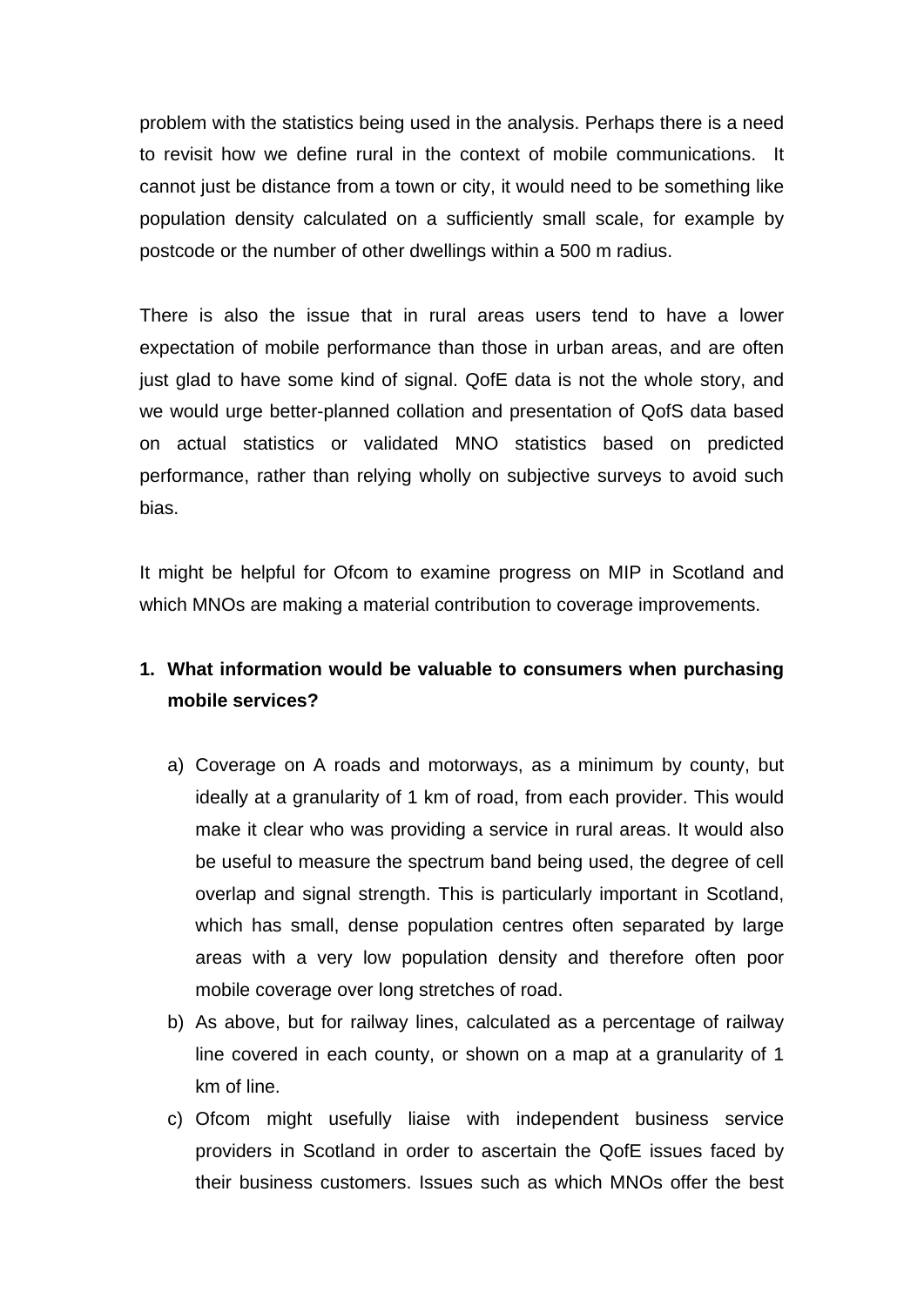coverage, service and price profiles in Scotland and which rural areas are particularly affected by poor coverage relative to business requirements are of key importance to these customers. There is relevant information gathered as part of the Communications Market Survey and other research, but the Scottish Chambers of Commerce and the Federation of Small Businesses might also be consulted annually on members' views of service provider performance. This data would also need to be collated on an urban and rural basis.

d) For users in Scotland's densely populated urban areas, information on in-building penetration, actual broadband performance and dropped calls are all important in making an informed decision. These would probably need to be on a postcode basis to be of benefit to users, or ideally the 100m square grid used by mobile operators in online coverage checkers, provided the data is actually calculated on such a granular basis, and not calculated over say a square km and then presented on a 100m square basis.

For this data, the information would need to be split to cover the 'normal' working day and other periods, for example perhaps 9am -1 pm, 1pm-5 pm, 5pm – 11pm and 11pm – 9am.

e) Specific urban and rural information on Complaints in Scotland on coverage and other variables might usefully be required of MNOs by Ofcom.

## **2. What data would be required to produce this consumer information? How we could best collect that data?**

### **Basic coverage data**

Data on basic coverage on A roads, motorways and railway lines could be collected relatively easily through drive testing. All it requires is the signal strength on a phone from each of the MNOs to be recorded as a vehicle is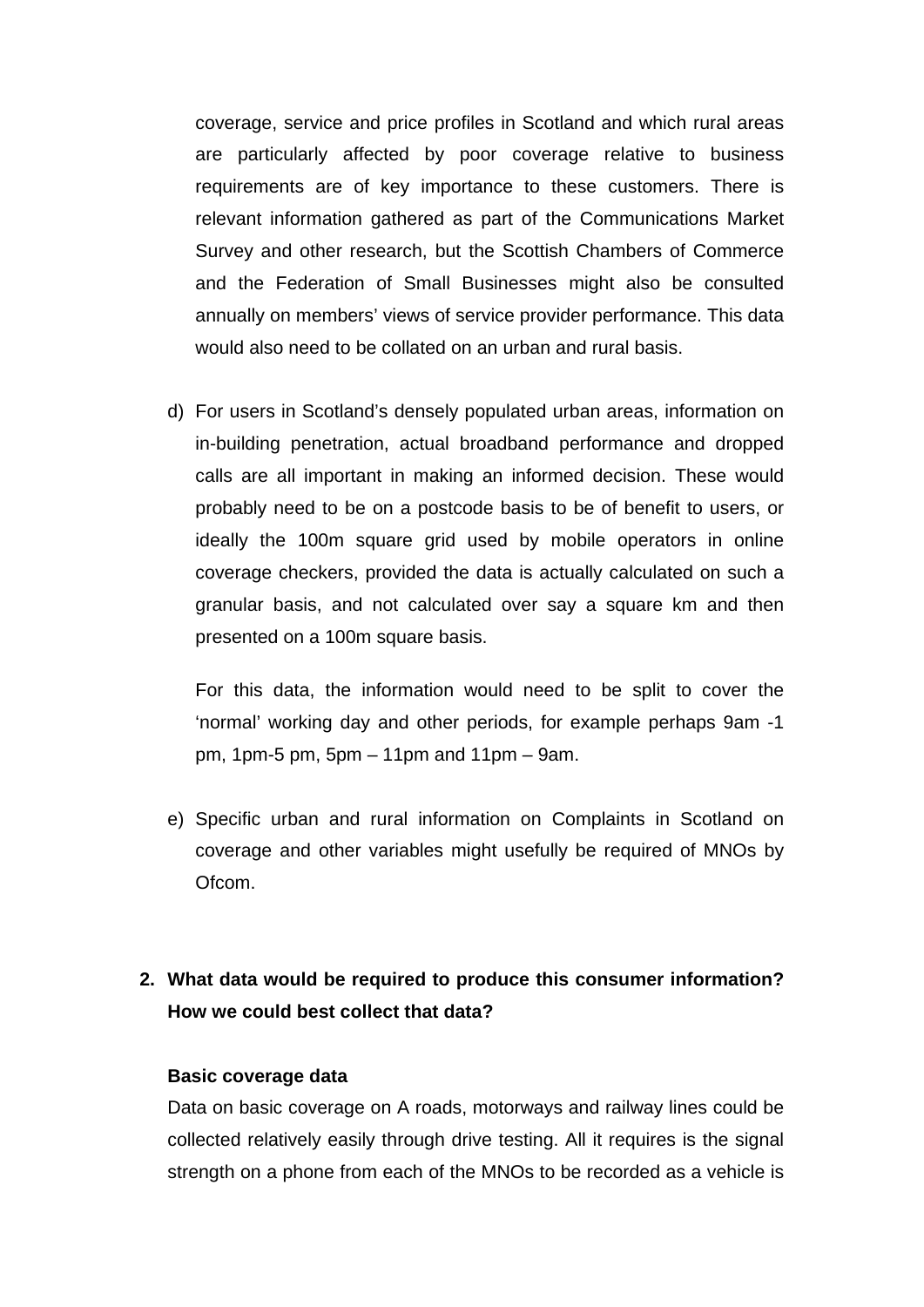driven along the A road network, or on a train as it travels along each line. This could be done annually and published.

We consider this would be the best way to do this in Scotland, though appreciate the large number and density of A roads in for example England may make this too expensive there. It may also be less relevant in England due to the fact that many more areas are close to population centres. For example the Primary Route network (indicated by green road signs) would not be sufficient in Scotland, as it only covers a relatively small proportion of our A roads, though it might be suitable in England where it covers a much bigger proportion of the geographical area. Perhaps a definition such as only A roads passing through areas with a population density below a certain amount should be considered.

#### **Detailed granular service metrics**

For detailed data on QofS, the MNOs are the obvious source, and should be expected to provide real rather than predicted data. We would encourage Ofcom to work as closely as possible with the MNOs to find a dataset that is compatible with all of their systems, as well as resolve any concerns around commercial confidentiality etc.

It would be clearly be best if this was an industry initiative, but it would appear some incentives or coordinating inputs are required to encourage this. Is it too late to include a requirement to provide such data as part of the 4G license conditions? If MNOs have to work together to find a way to provide such data for 4G, it would probably be relatively simple for them to add in the 2G and 3G data to that.

If none of this is possible, and there appears to be a lack of will among MNOs to provide this data, presumably there would need to be a change in legislation or in Ofcom's remit and funding to ensure that such data can be obtained and presented to the public.